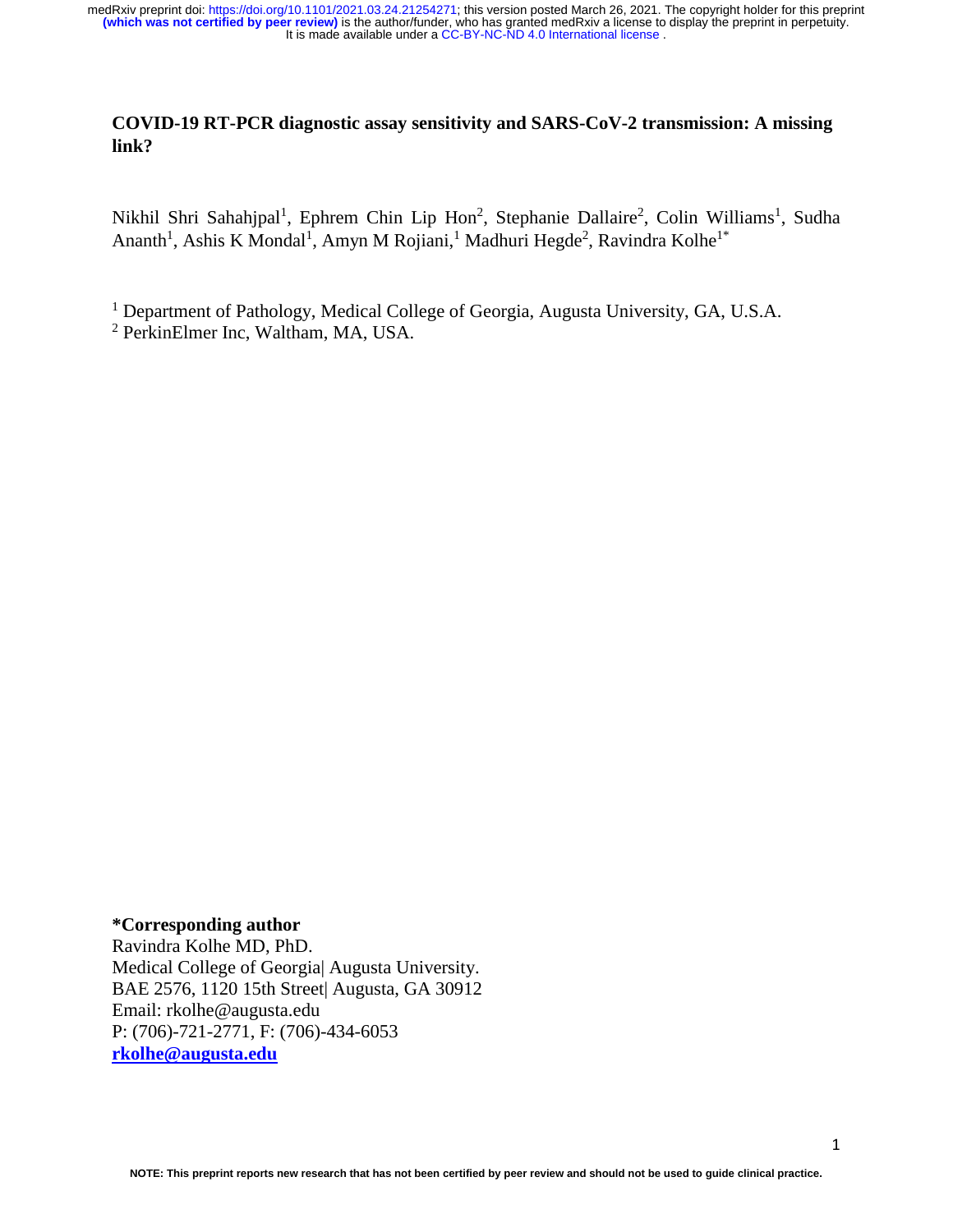### **Abstract**

### **Background**

The sensitivity of commercially available RT-PCR assays varies over 10,000 fold, ranging from 10 to 20,000 viral copies/ml. The reporting of high Ct value results has been under scrutiny, as the clinical significance of these values is not yet completely understood. The early detection of infected individuals (high Ct results) in the pre-symptomatic phase of the disease using highly sensitive RT-PCR methods has been argued as a strategy to prevent transmission, while on the contrary, the reporting of high Ct has been criticized as false-positive results causing unnecessary testing and having several negative implications. The purpose of this study was to verify the presence of SARS-CoV-2 genomes in samples with a wide range of RT-PCR Ct values including samples with high Ct (37 to 42) using next-generation sequencing (NGS).

### **Methods**

The study evaluated a total of 547 previously positive samples tested with the PerkinElmer<sup>®</sup> New Coronavirus Nucleic Acid Detection RT-PCR kit. The samples included in this study ranged from Ct values of 17-42, with 44 samples having a  $Ct > 37$ . Of the 547 samples, 149 were sequenced using PerkinElmer NEXTFLEX Variant-Seq SARS-CoV2 assay on NovaSeq 6000, and 398 samples were sequenced using Illumina SARS-CoV-2 respiratory viral panel kits using the NextSeq 500/550 system.

#### **Results**

Between the two clinical laboratories, a total of ~1.95 million samples were tested using the FDA-EUA PerkinElmer® New Coronavirus RT-PCR assay. Of the 1.95 million samples, ~1.72 million were negative,  $\approx$  250,000 positive, and  $\sim$  16,500 in the range of 37-42. Of the 547 samples sequenced, the percentage of sequencing reads that aligned to the SARS-CoV-2 Wuhan-hu-1 reference genome (NC\_045512.2) ranged from 25.5% to 99.69%. All samples sequenced showed high sequence specificity to the SARS-CoV-2 virus. Low Ct samples showed complete uniform coverage across the entire 29kb SAR-CoV-2 genome. The average coverage in samples with high Ct (>37) was found to be 55.5% (range 16.1-99.2%). However, as sample Ct increased, a gradual decrease in coverage uniformity was observed for few samples.

# **Conclusion**

This study demonstrates for the first time that the viral RNA is present in the high Ct value range of 37- 42 and the sequence is unique to SARS-CoV-2 confirmed using two separate sequencing assays. This confirms that the detected Ct values are reflective of the presence of the SARS-CoV-2 virus and they are not an artifact or contamination. In light of the recent work highlighting the majority of transmission being pre-symptomatic/ asymptomatic, and high Ct results being observed at both the early and late phases of infection warrants further investigation into the clinical utility of high Ct results to curtail the spread of the virus.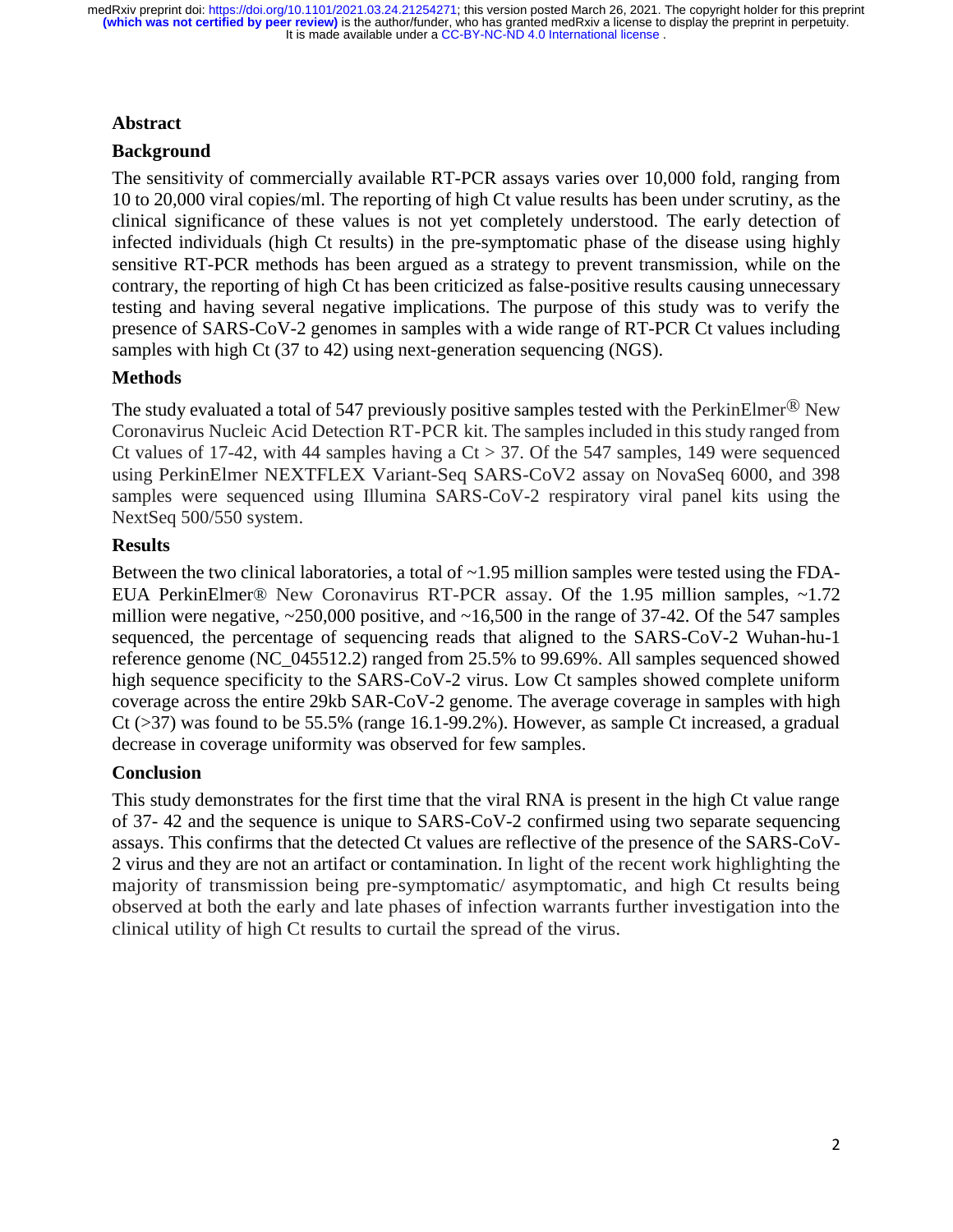#### **Introduction**

The COVID-19 outbreak caused by SARS-CoV-2 is currently a rampant pandemic and has led to major socio-economic disruption worldwide. Since the identification of SARS-CoV-2 in the region of Wuhan, China, 122,941,299 confirmed cases with over 2,711,650 COVID-19 related deaths have been reported globally [\(https://coronavirus.jhu.edu/map.html,](https://coronavirus.jhu.edu/map.html) last accessed March 21, 2021), far exceeding the previous SARS-CoV epidemic, and influenza pandemics (2009 and 1918). Several viral and host characteristics such as high transmissibility ( $R_0$  2.5), the incubation period (4-12 days), and a high proportion of asymptomatic/mild illness cases might have accounted for the spread of SARS-CoV-2 virus as compared to SARS-CoV and influenza viruses.<sup>1</sup> Testing for SARS-CoV-2 has been identified as the single most important measure to curtail the spread of the disease, as it is the primary step that enables the effectiveness of government strategies such as quarantine, contact tracing, travel restrictions, and lockdowns.<sup>2</sup> Currently, RT-PCR-based assays are the predicate method for detecting SARS-CoV-2, targeting selected regions of the virus nucleocapsid (N), envelop (E), spike (S), and/or open reading frame (ORF) genes.<sup>3</sup> The RT-PCR methodology is inherently quantitative but U.S. Food and Drug Administration (FDA) Emergency Use Authorized (EUA) RT- PCR tests for the detection of SARS-CoV-2 are designed as qualitative assays. The limit of detection (LOD) of the RT-PCR assays available commercially ranges from 8-10 viral copies/ml to 20,000 viral copies/ml that corresponds to approximately the cycle threshold (Ct) values of 45 to 10-11, respectively **(Figure 1)**.



**Figure 1**. Example of RT-PCR traces of 3 positive RT-PCR samples with a low, mid-range and high Ct

Several groups have used RT-PCR Ct values to predict progression to severe COVID-19 disease and infer transmissibility.<sup>4-7</sup> Although these diagnostic assays are not normalized to controls with known concentration, an estimate of the viral load can be inferred using the Ct value, as the Ct value and viral load are inversely related.<sup>8</sup> Low Ct has been associated with a higher risk for severe COVID-19,<sup>6,7</sup> whereas, high Ct has been associated with pre- as well as post-symptomatic phases of the disease. 9,10 Appallingly, decision analytical models have assessed that 59% of all transmission are asymptomatic transmission, comprising 35% from pre-symptomatic and 24% from asymptomatic individuals.<sup>11</sup> However, measures to reduce transmission from individuals who do not have COVID-19 symptoms have been politicized as these likely had negative effects on the economy. Further, the reporting of high Ct ranges has been questioned and debated as the importance of these values with regards to viral load is not yet completely understood. The early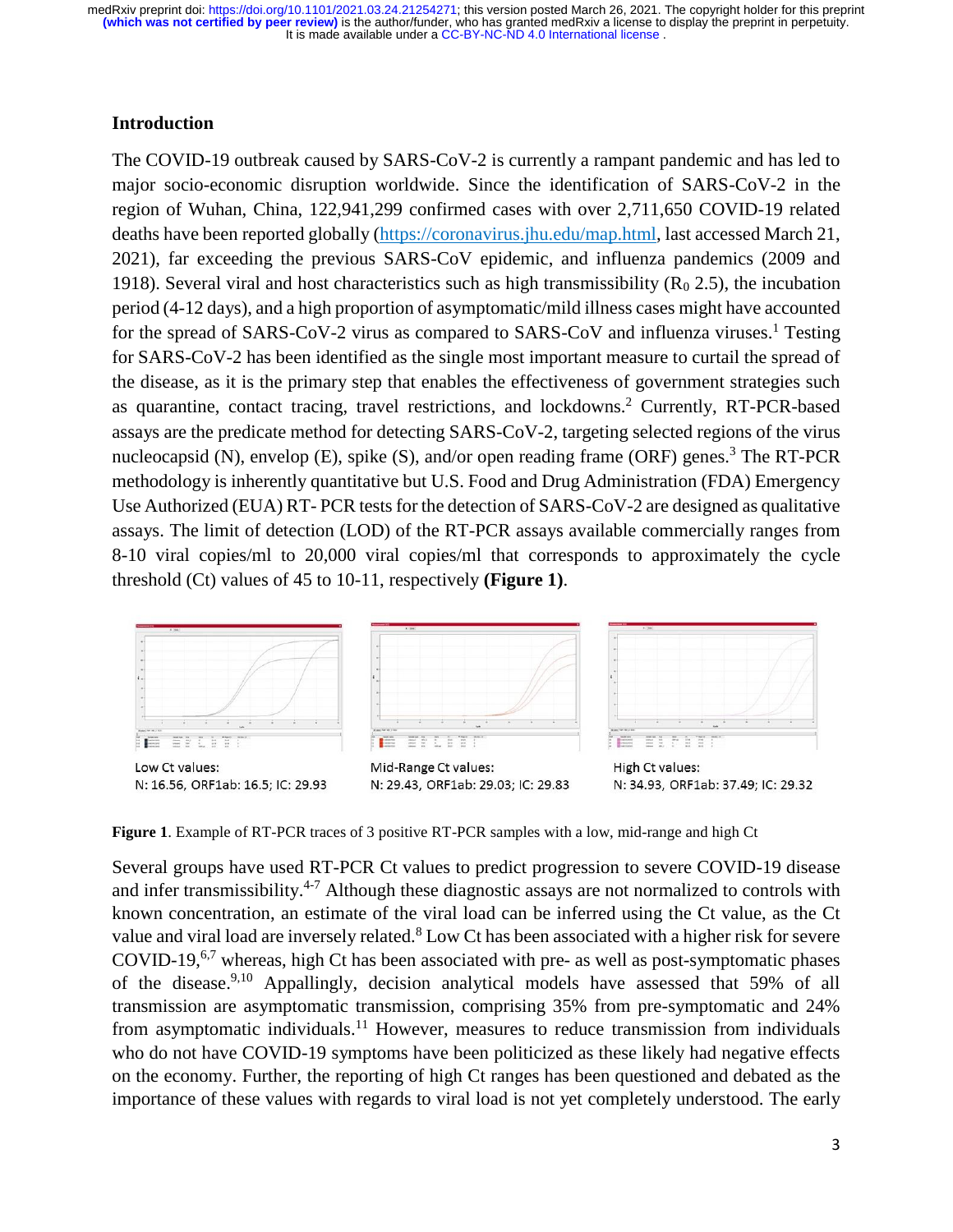detection of infected individuals (high Ct results) in the pre-symptomatic phase of the disease using highly sensitive RT-PCR methods has been argued as a strategy to prevent transmission,  $10$  while on the contrary, the reporting of high Ct has been criticized as false-positive results causing unnecessary testing and having negative implications.<sup>12</sup>

To date, the verification of the presence of the SARS-CoV-2 virus in the high Ct samples has not been demonstrated. It has been shown that the high Ct values >33 are not reproducible when an individual is re-tested within 24 hours and the reproducibility of the original Ct values is not consistent after 6 hours. It is necessary to evaluate the presence of the virus in these samples to do the clinical correlation and evaluate its association if any, to the spread and resurgence events we are experiencing globally. The purpose of this study was to verify the presence of SARS-CoV-2 genomes in samples with a wide range of RT-PCR cycle threshold (Ct) values including samples with high Ct (37 to 42) (recorded using RT-PCR method with LOD of 20 copies/ml) using nextgeneration sequencing (NGS).

# **Materials and Methods**

This multi-center diagnostic study was conducted at PerkinElmer Genomics (Site-1), CA, USA, and Augusta University (Site-2), GA, USA. The samples were processed under an approved HAC by the IRB Committee A (IRB REGISTRATION # 611298), Augusta University, GA. Based on the IRB approval, all PHI was removed and all data was anonymized before accessing for the study.

#### **Assay for the detection of SARS-CoV-2**

The PerkinElmer® New Coronavirus Nucleic Acid Detection Kit is a real-time RT-PCR in vitro diagnostic test intended for the qualitative detection of nucleic acid from SARS-CoV-2 in human oropharyngeal swab and nasopharyngeal swab specimens collected by a healthcare provider (HCP), and anterior nasal swab specimens collected by an HCP or self-collected under the supervision of an HCP. The PerkinElmer® New Coronavirus Nucleic Acid Detection kit uses TaqMan-based real-time PCR technique to conduct in vitro reverse transcription of SARS-CoV-2 RNA, DNA amplification, and fluorescence detection. The assay targets specific genomic regions of the SARS-CoV-2: nucleocapsid (N) gene and Open Reading Frame 1ab (ORF1ab) gene. The TaqMan probes for the two amplicons are labeled with FAM and ROX fluorescent dyes respectively to generate a target-specific signal. The assay includes an RNA internal control (IC, bacteriophage MS2) to monitor the processes from nucleic acid extraction to fluorescence detection. The IC probe is labeled with VIC fluorescent dye to differentiate its fluorescent signal from SARS-CoV-2 targets. The assay also uses a dUTP/UNG carryover prevention system to avoid contamination of PCR products and subsequent false-positive results **(Figure 2**). The assay was validated by performing a limit of detection (LOD), inclusivity, cross-reactivity, and clinical evaluation studies.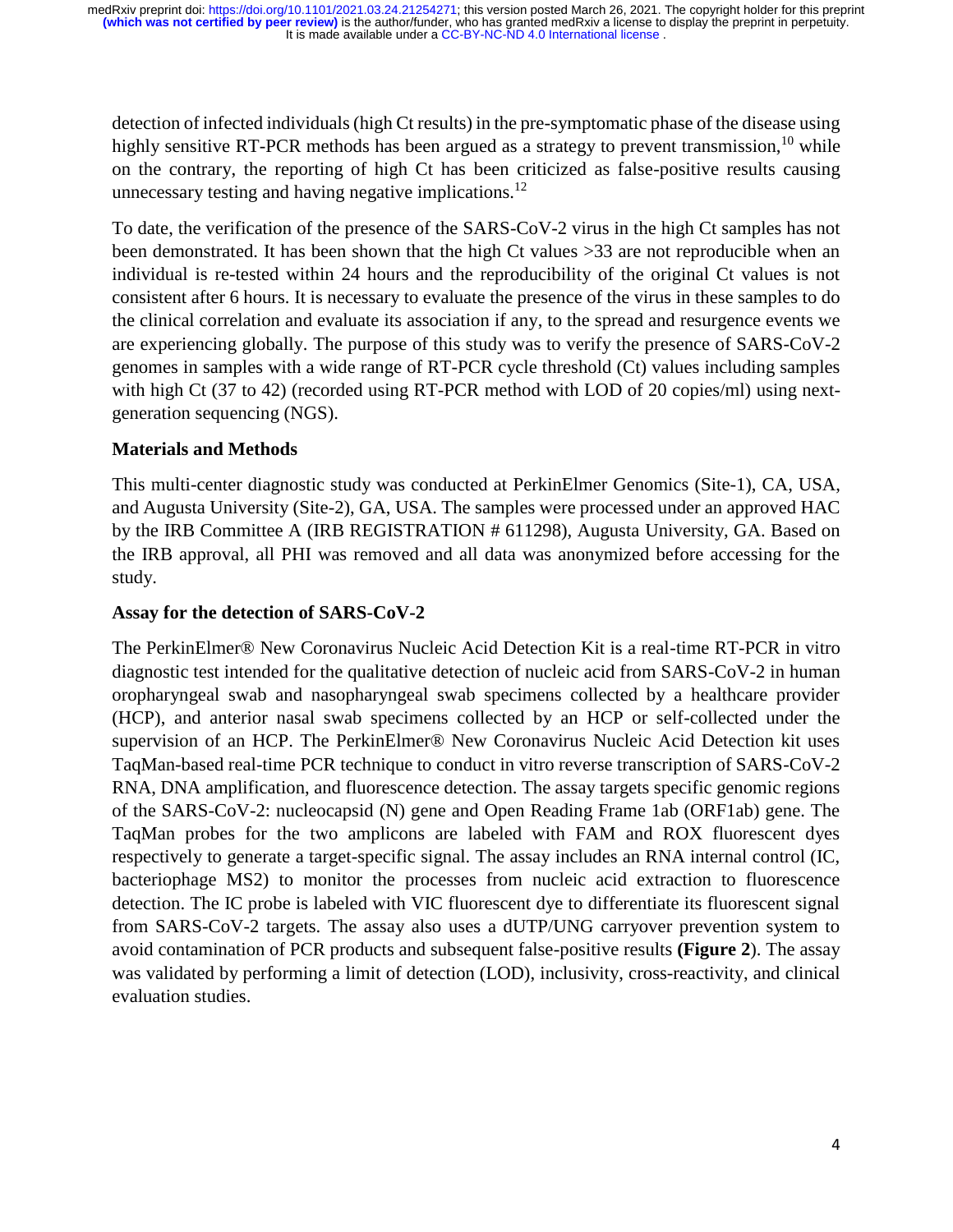

**Figure 2**. Figure 2 illustrates the simple RT-PCR workflow that has been established for COVID-19 testing. a. Site 1-Swab sample is extracted using an automated Chemagic360 robot that utilizes magnetic bead extraction technology. Extracted RNA sample is then combined with PerkinElmer® New Coronavirus Nucleic Acid Detection kit in a 384 well plate for real-time PCR and the detection of the SARS-CoV-2 virus using the Analytik Jena qTOWER system. b. NPS and/or saliva samples received from hospitals, communities, drive-throughs, and nursing homes are processed for RNA extraction using chemagic 360 and RT-PCR using Quantstudio 3 and 5 systems.

# **Limit of Detection**

LoD studies were defined for oropharyngeal and nasopharyngeal swab specimens using the PerkinElmer® Nucleic Acid Extraction kit on the PreNAT II Automated Workstation with The PerkinElmer® New Coronavirus Nucleic Acid Detection kit. This study was repeated using the chemagic Viral DNA/RNA 300 Kit special H96 (CMG-1033) on the chemagic 360 instruments. The limit of detection (LoD) studies was conducted as per the FDA guidelines [\(https://www.fda.gov/medical-devices/coronavirus-disease-2019-covid-19-emergency-use](https://www.fda.gov/medical-devices/coronavirus-disease-2019-covid-19-emergency-use-authorizations-medical-devices/vitro-diagnostics-euas)[authorizations-medical-devices/vitro-diagnostics-euas\)](https://www.fda.gov/medical-devices/coronavirus-disease-2019-covid-19-emergency-use-authorizations-medical-devices/vitro-diagnostics-euas). The LoD for this RT-PCR kit was determined to be 20 copies/mL of SARS-CoV-2 in a sample.

# **Inclusivity and Cross-reactivity of the PerkinElmer® New Coronavirus Nucleic Acid Detection Kit**

The inclusivity of the SARS-CoV-2 specific PerkinElmer® New Coronavirus Nucleic Acid Detection kit primers/probes has been evaluated using full-length genomic sequences available in the NCBI and GISAID databases. Cross-reactivity of the PerkinElmer® New Coronavirus Nucleic Acid Detection Kit was evaluated using both *in silico* analysis and wet testing against normal and pathogenic organisms found in the respiratory tract. BLASTn analysis queries of the PerkinElmer® New Coronavirus Nucleic Acid Detection Kit primers and probes were performed against public domain nucleotide sequences with default settings. The database search parameters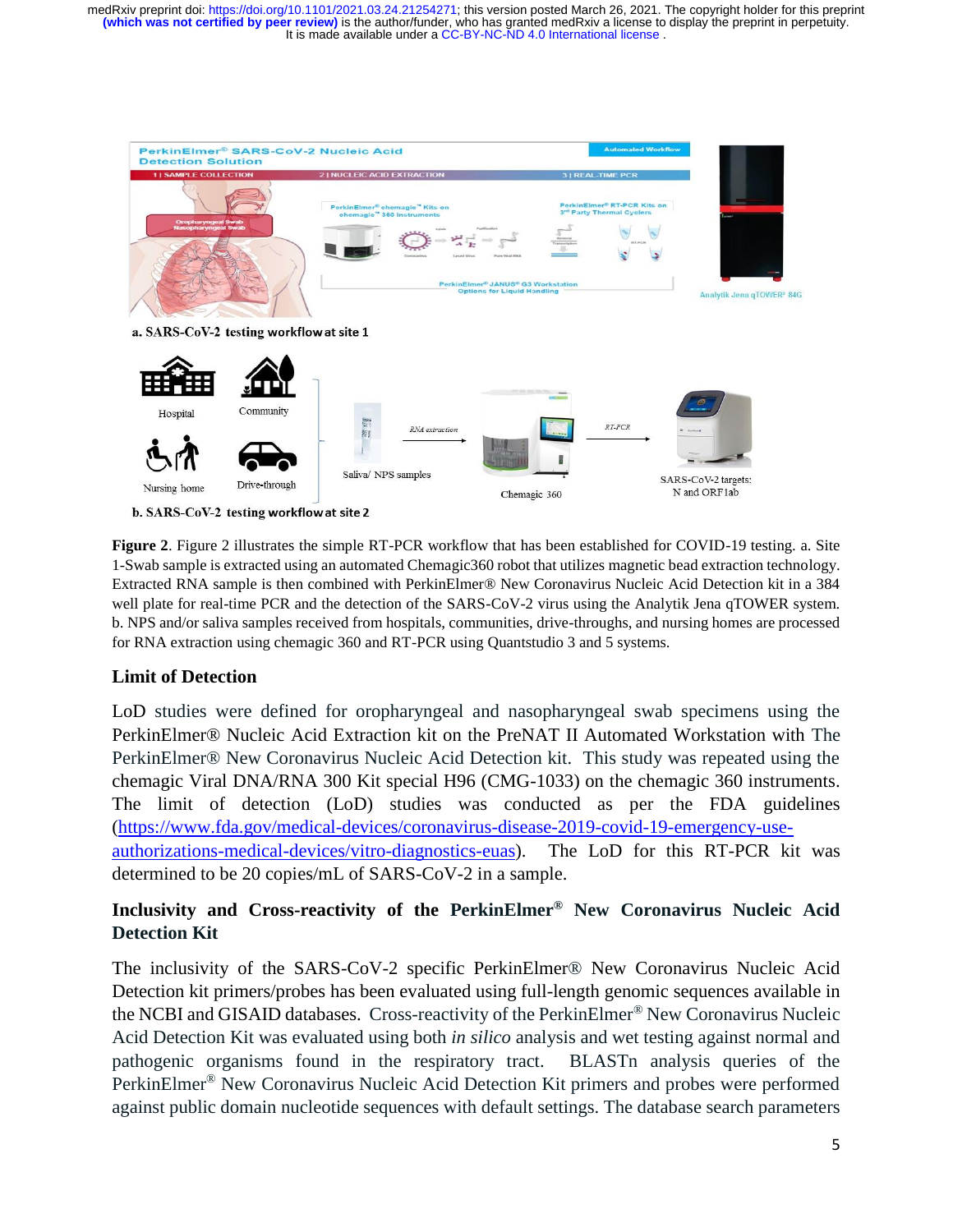were as follows: the match and mismatch scores were 1 and -3, respectively; the penalty to create and extend a gap in an alignment was 5 and 2, respectively, and the search parameters automatically adjusted for short input sequences and the expected threshold was 1000. The potential interference of the substances listed below was tested in both the presence and absence of SARS-CoV-2 RNA with the PerkinElmer® New Coronavirus Nucleic Acid Detection Kit. SARS-CoV-2 positive samples were prepared by mixing each of the potentially interfering substances with the assay positive control (synthetic SARS-CoV-2 ORF1ab and N RNA template encapsulated in MS2 bacteriophage) at approximately 3× the LoD.

# **Clinical Evaluation**

The performance of the PerkinElmer® New Coronavirus Nucleic Acid Detection Kit was evaluated using contrived clinical oropharyngeal swabs and nasopharyngeal swabs. In addition to testing contrived specimens in the clinical matrix, the PerkinElmer® New Coronavirus Nucleic Acid Detection Kit was also evaluated using nasopharyngeal swab specimens collected from individuals suspected of COVID-19 infection. The clinical study included 32 positive and 30 negative NP samples, collected in VTM. For this study, 300 µL of each sample was extracted using the Chemagic 360 with the Chemagic Viral DNA/RNA 300 H96 Kit, eluting with 60µL elution buffer. A 40µL aliquot of the eluted nucleic acid was then used as input for the PCR reactions on the ABI 7500 standard PCR instrument as described in the instructions for use. Each of the patient samples was also tested with a highly sensitive RT-PCR comparator method. This demonstrates the analytical sensitivity and specificity of the assay.

# **SARS-CoV-2 Sequencing**

The study evaluated a total of 547 previously positive samples (stored aliquots) tested with the PerkinElmer® New Coronavirus Nucleic Acid Detection kit. The samples included in this study ranged from Ct values of 17-42, with 44 samples having a  $Ct > 37$ . Of the 547 samples, 149 were sequenced using PerkinElmer NEXTFLEX Variant-Seq SARS-CoV2 assay on NovaSeq 6000, and 398 samples were sequenced using Illumina SARS-CoV-2 respiratory viral panel kits using the NextSeq 500/550 system.

# **PerkinElmer Sequencing assay**

Briefly, eight microliters of undiluted extracted RNA was reverse transcribed and amplified using a publicly available SARS-CoV-2 genome-specific ARTIC v3 primer set (3) along with all reagents needed for reverse transcription, amplicon-based enrichment, and NGS library preparation using Unique Dual Index Barcodes (UDI, PerkinElmer). The resulting amplicon material (50-100 ng) was used to make NGS libraries using the NEXTFLEX® Rapid XP DNA-Seq kit and NEXTFLEX® RNA-Seq 2.0 UDI. Each library was then normalized to 10nM and equal volumes combined to make the final library pool. The final library pool was then prepared and loaded on to an Illumina® NovaSeq® 6000, per manufacturer's instructions, using an Illumina® NovaSeq® 6000 SP Reagent Kit v1.5 (200 cycles) and flow cell and performing a paired-end run (2x75 bp) targeting ~7M reads per library **(Figure 3)**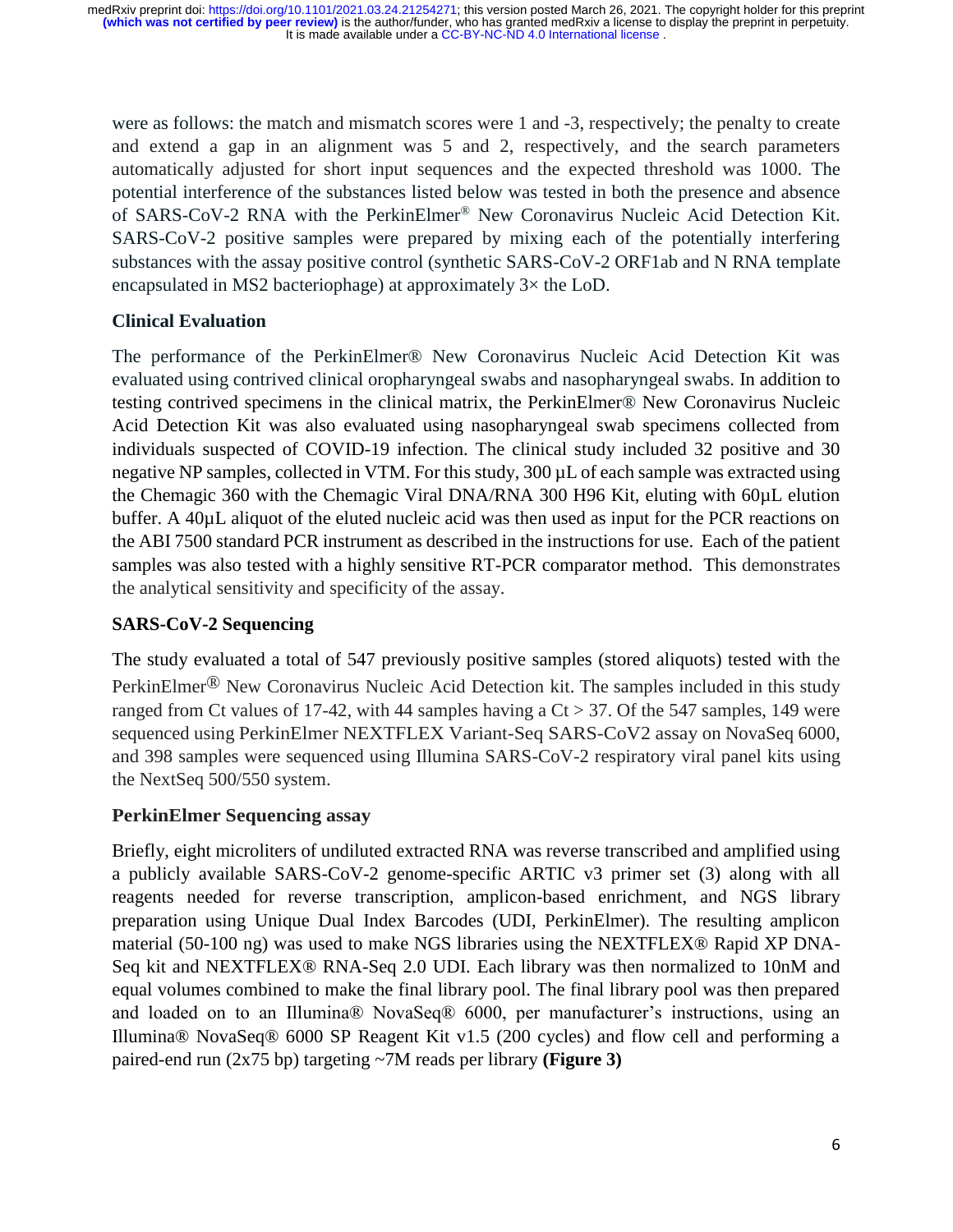

**Figure 3**. The figure illustrates the steps in the NGS workflow to generate libraries for sequencing. Site 1- With the availability of 1536 unique dual index and only needing to generate ~1 million reads per sample, it is possible to run 6144 SARS-CoV-2 samples on the Illumina NovaSeq S4 flowcell. Site 2- With four index sets, A, B, C, and D each containing 96 unique, single-use Nextera UD indexes, using a 150bp paired-end sequencing approach and 300 cycles, the libraries were sequenced on the NextSeq 500/550 high-throughput sequencer using a V2 flowcell.

#### *Bioinformatics analysis*

Data output in the form of FASTQ files were trimmed of adapters via Trimmomatic and aligned to the SARS-CoV-2 Wuhan-hu-1 reference genome (NC\_045512.2) via Bowtie2 for bioinformatics analyses. To investigate cross-reactivity with other species alignment comparative analysis was performed by aligning sequences to 29 other bacterial and viral species. Alignment rates were plotted in a heatmap using Python scripting to visualize any potential signaling with species other than SARS-CoV-2.

# **Illumina SARS-CoV-2 respiratory viral panel sequencing**

Library preparation was performed following the Illumina RNA Prep, Tagmentation with enrichment protocol, and Nextera RNA kits. Briefly, 8.5 uL of extracted RNA, by the methodology described above, was denatured followed by first and second-strand DNA synthesis. This was followed by tagmentation, which uses enrichment bead-linked transposomes to tagment doublestranded cDNA. This process fragments cDNA and adds adapter sequences. After tagmentation, the fragments were purified and amplified to add index adapter sequences for dual indexing, and P7 and P5 sequences for clustering. Four index sets, A, B, C, and D each containing 96 unique, single-use Nextera UD indexes were used. Following clean-up, libraries were quantified using Invitrogen Qubit dsDNA broad range Assay Kit (Thermo Fischer Scientific). Subsequently, 7.5ul of the library was used for hybridization using oligos from the respiratory viral panel. This was followed by bead-based capture of hybridized probes, amplification, clean-up, and quantification of the enriched library. Normalized libraries diluted to an equimolar concentration of 0.8pM were then pooled into three runs. Using a 150bp paired-end sequencing approach and 300 cycles, the libraries were sequenced on the NextSeq 500/550 high-throughput sequencer using a V2 flow cell kit (Illumina).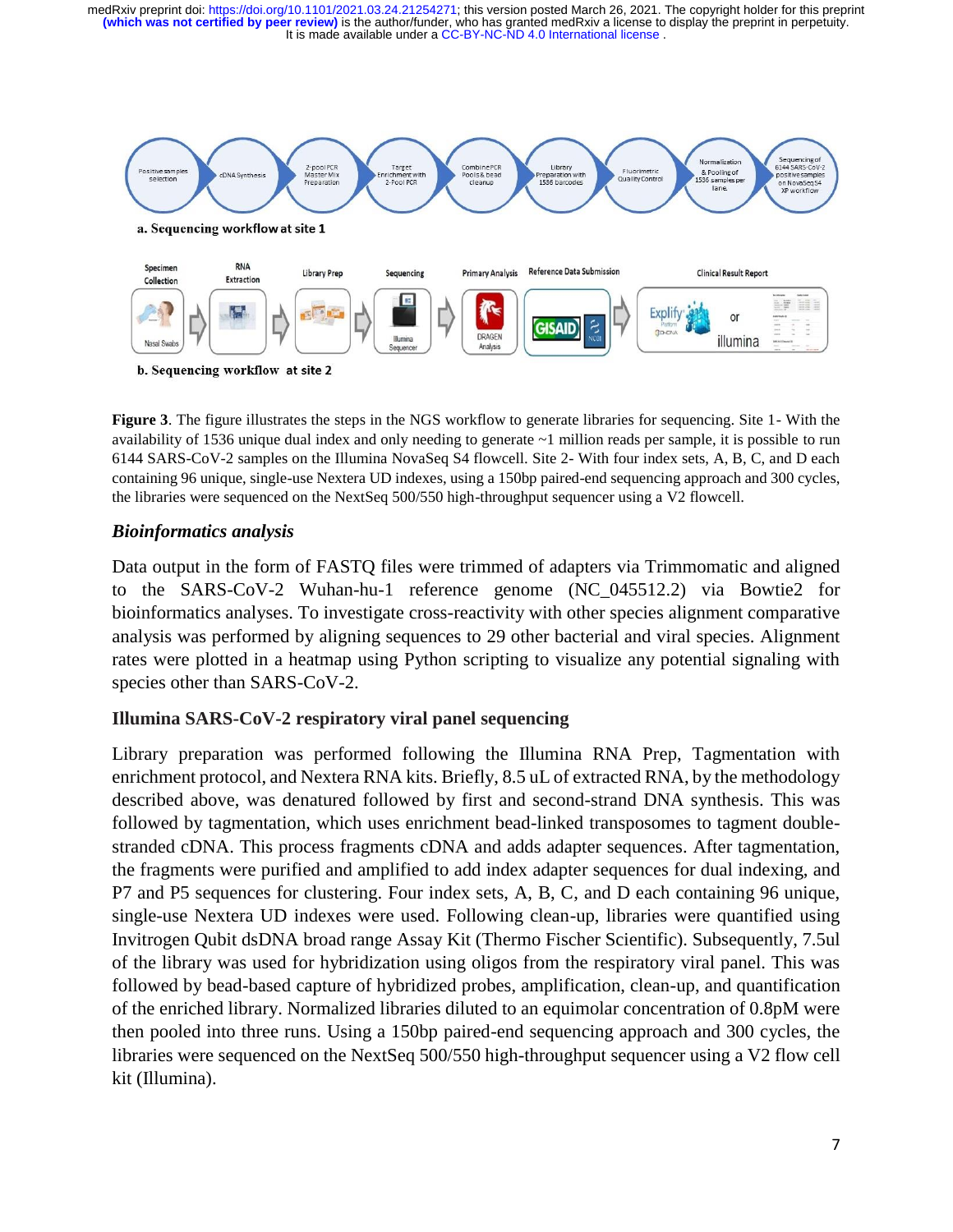### *Bioinformatics analysis*

Run metrics were evaluated on the Basespace app by analyzing cluster density and Q30 score. Sequences were then submitted for analysis to the Dragen pipeline for pathogen detection, coverage, and alignment to the SARS-CoV-2 genome available on the Basespace app.

### **Results**

A total of ~1.95 million samples were tested at both sites (PerkinElmer and Augusta University, USA) using the PerkinElmer® New Coronavirus Nucleic Acid Detection kit. Of the 1.95 million samples, ~1.72 million were negative, ~250,000 positive, and ~16,500 in the range of 37-42.

### **PerkinElmer Sequencing assay**

A total of 149 RT-PCR positive samples with Ct values spanning 17 to 42 were sequenced. This includes 38 samples with a Ct value of more than 37. The percentage of sequencing reads that aligned to the SARS-CoV-2 Wuhan-hu-1 reference genome (NC\_045512.2) ranged from 38.69% to 99.69%. All samples sequenced showed high sequence specificity to the SARS-CoV-2 virus. No sample had 0% alignment to SARS-CoV-2 and no sample aligned better to any other species other than SARS-CoV-2. The average number of reads across the SARS- CoV-2 genome ranged from 275 to 1198 (average depth) with >90% of the 98 amplicons of the ARTIC v3 primer set represented. The bioinformatics analysis of NGS data for Ct values ranging from 17 to 42 for N and ORF1ab genes is shown in Table 1 **(Table 1)**.

**Table 1**. Representative of NGS performance data of RTPCR positive samples with ~1M reads per sample. Samples span Ct values from 10 to 42 obtained using the PerkinElmer® New Coronavirus Nucleic Acid Detection kit. Sample 15 was the weakest of the entire sample set being sequenced but still obtained ~25% SARS-CoV-2 genome coverage.

| <b>Sample</b> | <b>Ct ORF1ab</b> | Ct     | Analyzed     | <b>Alignment</b> | Average | 10X Genome |
|---------------|------------------|--------|--------------|------------------|---------|------------|
|               | Gene             | N Gene | <b>Reads</b> | Rate $(\% )$     | Depth   | Coverage   |
|               |                  |        |              |                  |         | $(\%)$     |
|               | 13.79            | 10.77  | 1000000      | 99.06            | 1189    | 97.66      |
| 2             | 19.15            | 20.93  | 1000000      | 99.09            | 1190    | 99.9       |
| 3             | 28.2             | 29.63  | 1000000      | 75.65            | 908     | 99.9       |
| 4             | 31.99            | 32.1   | 1000000      | 54.65            | 654     | 99.75      |
| 5             | 33.46            | 32.57  | 1000000      | 49.01            | 588     | 92.18      |
| 6             | 34.51            | 34.69  | 1000000      | 76.91            | 916     | 92.64      |
| 7             | 35.72            | 33.98  | 1000000      | 53.21            | 457     | 86.71      |
| 8             | 36               | 35.16  | 1000000      | 49.06            | 581     | 95.39      |
| 9             | 37.28            | 36.56  | 1000000      | 69.89            | 835     | 92.43      |
| 10            | 38.66            | 36.98  | 1000000      | 82.8             | 990     | 97.02      |
| 11            | 40.35            | 35.38  | 1000000      | 17.63            | 211     | 88.76      |
| 12            | 42.65            | 35.79  | 1000000      | 90.07            | 1080    | 99.29      |
| 13            | NULL             | 36.66  | 1000000      | 74.31            | 878     | 85.91      |
| 14            | <b>NULL</b>      | 37.67  | 1000000      | 17.5             | 174     | 75.19      |
| 15            | <b>NULL</b>      | 41.13  | 1000000      | 9.06             | 84      | 24.88      |

Sequence information was obtained for all samples sequenced. Raw clusters per sample ranged from 365,690 up to 2,509,712. Samples with more than 1 million clusters were down-sampled for analysis. Low Ct samples showed complete uniform coverage across the entire 29kb SAR-CoV-2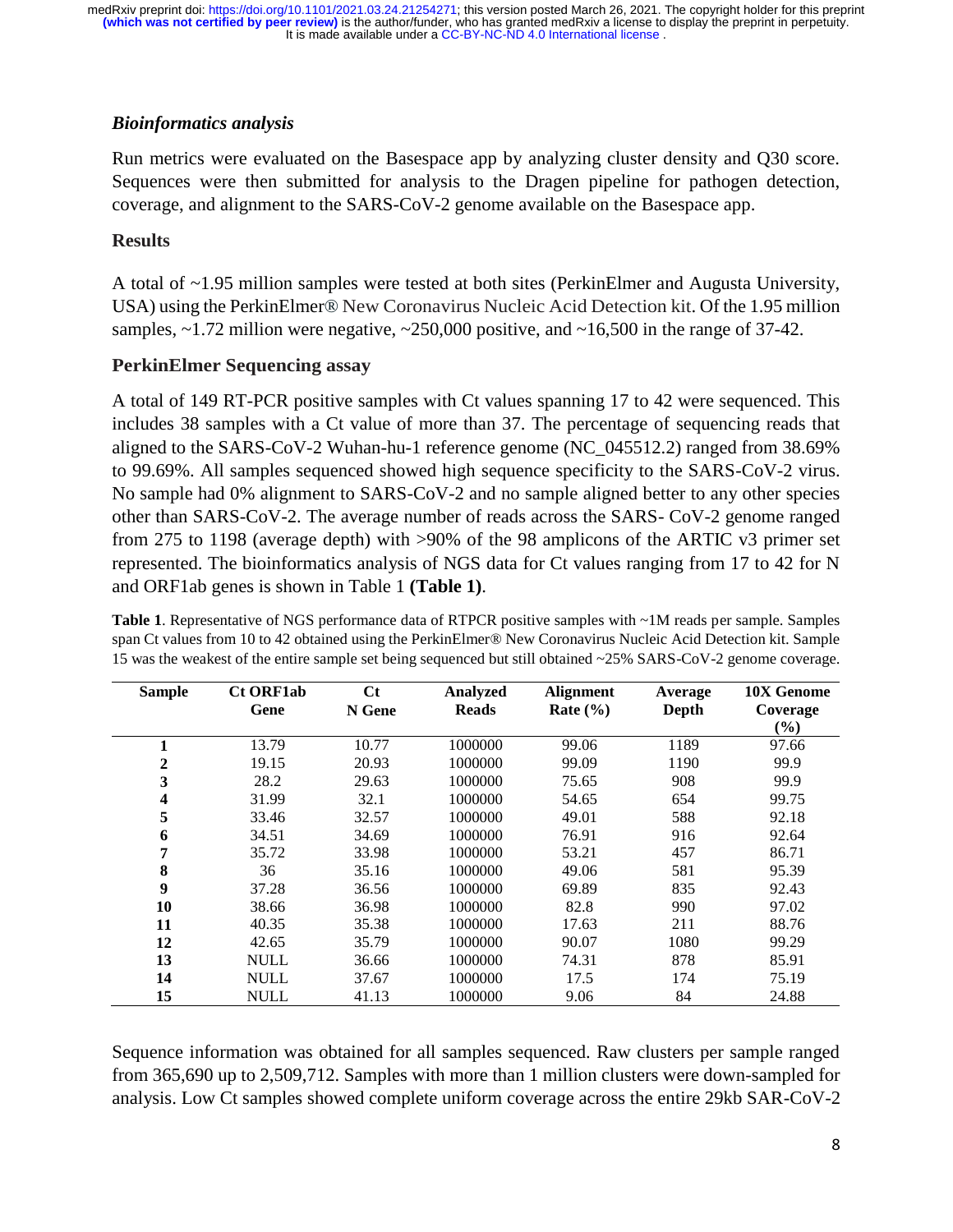genome. The average coverage in 38 samples with high Ct  $(>37)$  was found to be 55.5% (range 16.1-99.2%). However, as sample Ct increased, a gradual decrease in coverage uniformity was observed (**Figure 4**).

| covid_artic_ref.fa          | MN908947.3<br>$\ddot{ }$            | $\vee$ MN908947.3 | Go             |                | $f \rightarrow \phi \Box x \Box$ |               |                       |               |  |
|-----------------------------|-------------------------------------|-------------------|----------------|----------------|----------------------------------|---------------|-----------------------|---------------|--|
| SARS-CoV-2<br>genome        | enome<br>kb                         |                   | 10 kb          |                | 29 kb                            |               | 20 kb                 |               |  |
| Artic v3<br>amplicon        |                                     |                   |                |                |                                  |               |                       |               |  |
| N Ct: 17<br>ORF1ab Ct: 17   | $(0 - 74)$                          |                   | iai , maskista |                |                                  |               |                       |               |  |
| N Ct: 21<br>ORF1ab Ct: 21   | Matalladia<br>$[4 - 73]$            |                   | <b>USLOS</b>   |                |                                  |               |                       |               |  |
| N Ct: 26<br>ORF1ab Ct: 26   | <b>La din  14</b><br>$19 - 74$      |                   |                |                |                                  | ïМ            | <b>MALINA</b><br>l mi |               |  |
| N Ct: 30<br>ORF1ab Ct: 31   | <b>時</b> 74<br><b>John Ark</b><br>Ш |                   |                |                | $\overline{1}$                   | li Jud<br>llы |                       | ы             |  |
| N Ct: 32<br>ORF1ab Ct: 33   | $[0 - 73]$                          |                   |                | <b>British</b> |                                  |               |                       |               |  |
| N Ct: 35<br>ORF1ab Ct: 40   | $[0 - 73]$                          |                   |                |                |                                  |               |                       |               |  |
| N Ct: 37<br>ORF1ab Ct: Null | $[0 - 72]$                          |                   |                |                | 148                              |               |                       |               |  |
| N Ct: 39<br>ORF1ab Ct: 35   | $[0 - 73]$                          |                   |                |                |                                  |               |                       | المزمر فيكتلو |  |

**Figure 4.** Representative coverage across the 29 kb SARS-CoV-2 genome of samples tested positive on PerkinElmer® New Coronavirus Nucleic Acid Detection kit. The top panel represents the SARS-CoV-2 WUHAN genomic sequence. The ARTIC V3 amplicons are presented in blue with pool A primers at the top and pool B primers below. The sequence alignment of the Ct values in N and ORF1b genes in the range of 17 to 40 are shown in the purple panels. The Ct value of 17 has the highest viral load (and possible most intact genomic content) which is demonstrated by the high depth of coverage @ ~75X. Similar coverage was observed for Ct 30. Even though the bottom four panels (samples with Ct 32 to 40) did not have full genome sequence coverage, but there was unique SARS-CoV-2 genome data present indicating that there is SARS-CoV-2 virus present in the sample.

#### **Illumina SARS-CoV-2 respiratory viral panel sequencing**

A total of 398 RT-PCR positive samples with Ct values spanning 10 to 42 were sequenced. This includes six samples with a Ct value of more than 37. The percentage of sequencing reads that aligned to the SARS-CoV-2 Wuhan-hu-1 reference genome (NC\_045512.2) ranged from 25.5% to 99.8%. All samples sequenced showed high sequence specificity to the SARS-CoV-2 virus. No sample had 0% alignment to SARS-CoV-2 and no sample aligned better to any other species other than SARS-CoV-2 (**Table 2**).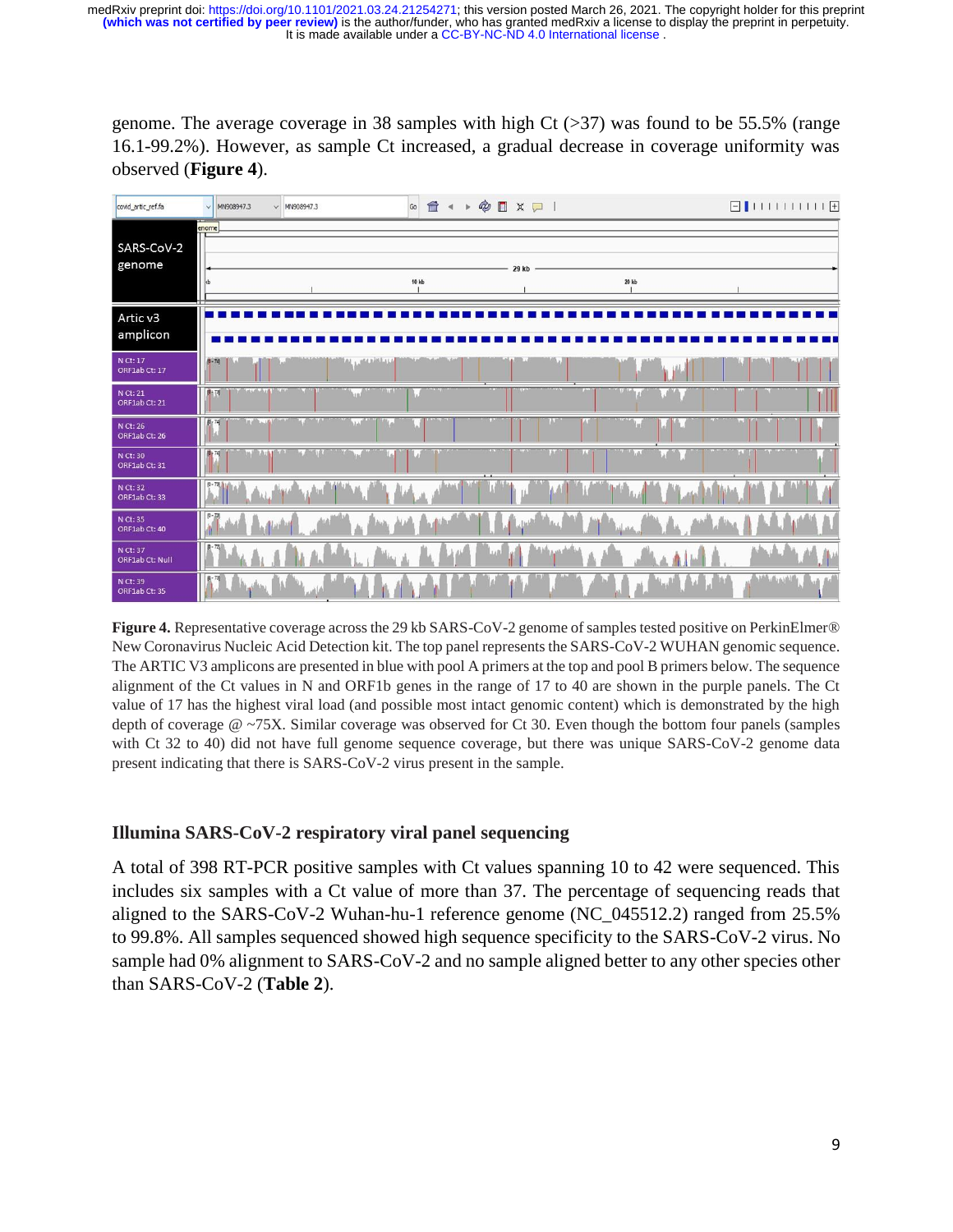| <b>Sample</b> | <b>Ct ORF1ab</b> | <b>Ct</b>   | <b>Alignment</b> |  |
|---------------|------------------|-------------|------------------|--|
|               | Gene             | N Gene      | Rate $(\% )$     |  |
|               | 15.59            | 16.42       | 99.94            |  |
| 2             | 19.50            | 20.73       | 99.83            |  |
| 3             | 29.34            | 26.69       | 99.74            |  |
| 4             | 29.29            | 30.42       | 80.61            |  |
| 5             | 38.098           | <b>NULL</b> | 99.82            |  |
| 6             | <b>NULL</b>      | 36.89       | 99.80            |  |
| 7             | 37.8             | <b>NULL</b> | 63.31            |  |
| 8             | 34.316           | 33.04       | 97.01            |  |
| 9             | 39.678           | <b>NULL</b> | 90.47            |  |

Table 2. Representative of NGS performance data of RTPCR positive samples Illumina SARS-CoV-2 respiratory viral panel. Sample 9 was amongst the weakest of the entire sample set being sequenced but still obtained ~90% SARS-CoV-2 genome coverage.

#### **Comparative analysis with other genomes**

No sample had 0% alignment to SARS-CoV-2 and no sample aligned better to any other species other than SARS-CoV-2 or hg38. There is a small amount of alignment to the SARS genome, which is due to sequence homology between the SARS-CoV-2 and SARS genomes. This heat map comparing the Sequencing data to other genomes (29 bacterial and viral genomes) demonstrates that the sequence obtained is unique to SARS-CoV-2 **(Figure 5).** The bioinformatics analysis of NGS data with reference to the Wuhan sequence and the comparative analysis with other genomes confirmed the presence of SARS-CoV-2 in samples associated with a wide range of Ct values including high Ct values generated using the PerkinElmer® New Coronavirus Nucleic Acid Detection kit in the range of  $Ct > 37 \rightarrow 42$ .



**Figure 5**. Alignment of reads, against 30 different species, generated from sequencing data of SAR-CoV-2 positive RNA samples demonstrating the unique sequence detection using the PerkinElmer New Coronavirus assay in low to high Ct ranges. Rows represent species, and columns represent samples sorted from low Ct to high Ct (left to right). The heatmap scale is from 0 to 100, representing the percent of sample reads aligning to each species. The dark area of the heat map indicates no alignment to the species listed on the left except for the SARS-CoV-2 and human hg38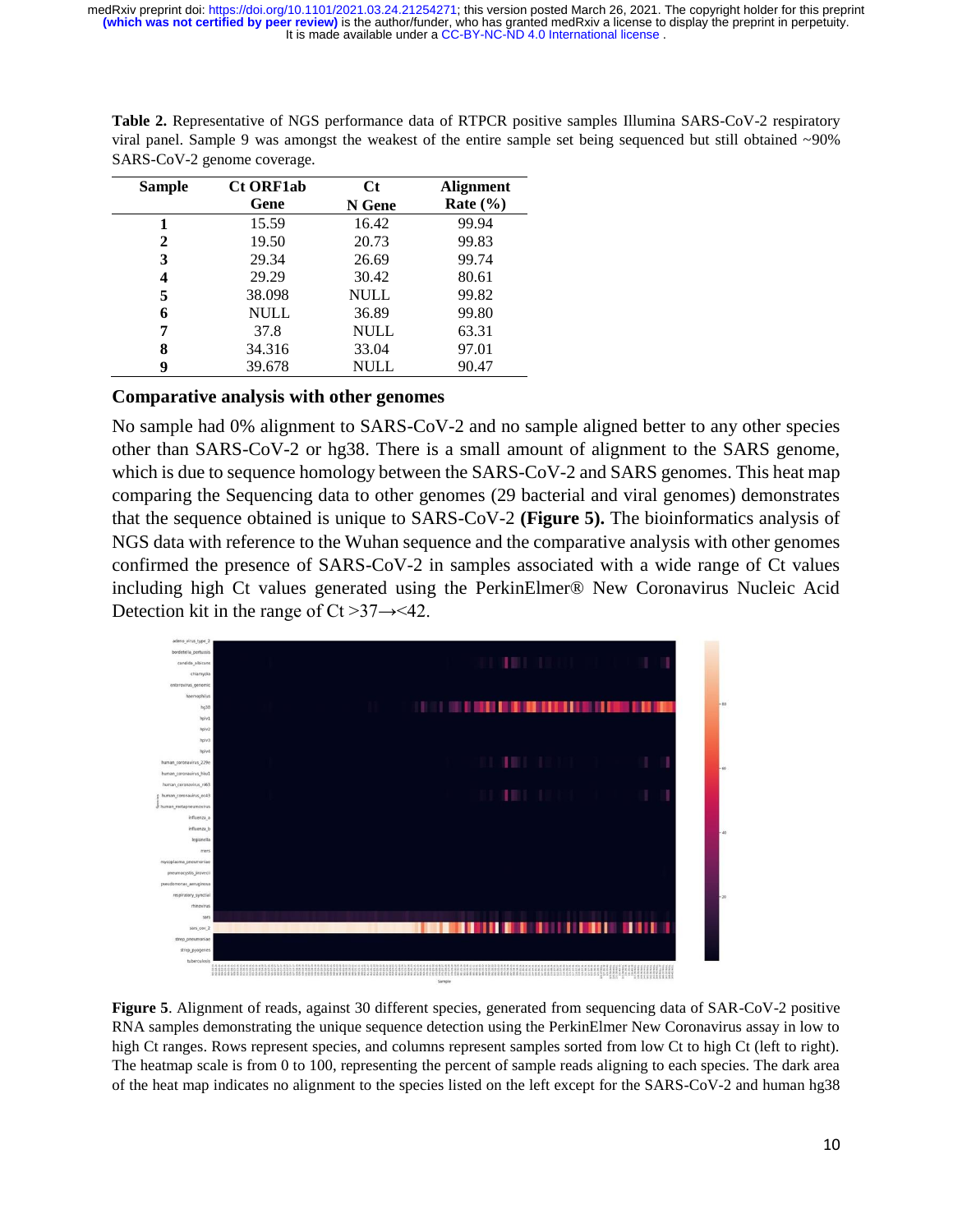genomes represented in patterned bars. Residual coverage, presumably artifacts or homologous sequences, were observed in candida albicans and two other human coronavirus species hku1 and oc43.

#### **Discussion**

The World Health Organization (WHO) recognized COVID-19 as a global health emergency in late January 2021, which triggered manufacturer's around the globe to develop molecular diagnostic assays for the detection of SARS-CoV-2 in clinical specimens. Since then, the RT-PCR-based assays have been the primary diagnostic tools, and numerous reports have compared the different assays for analytical sensitivity and specificity while addressing the complex factors that include sample collection, transport media, transport condition, and RNA extraction methods affecting the performance of these assay. Several other methods that include LAMP, End Point PCR, and ddPCR have also been described but are used in a limited capacity by some laboratories. The commercially available kits undergo regulatory evaluation such as CE-IVD declaration in Europe and FDA Emergency Use Authorization (EUA) in the US. To date, numerous assays have received EUA and CE-IVD and their sensitivity described as LOD ranges from 8-10 viral copies/ ml to 20,000 viral copies/ml (www.fda.gov). The FDA reference panel study conducted by the US FDA to compare EUA kits using the same reference control material demonstrated that the PerkinElmer® New Coronavirus NucleicAcid Detection kit has the highest sensitivity of 180 NDU/ml. The next closest commercially available kit is 450 NDU/ml. This data reported on the FDA website shows that there is a 1000-fold difference in Limits of Detection (LOD) between theseassays.<sup>13</sup> This has triggered an intense debate in the scientific community on the validity of the high Ct values and low viral load and the role they may or will play in the pandemic.

Several publications have demonstrated that about 3-25% of the high Ct results are not reproducible depending on the kit/assay used for repeat testing, with high Ct samples claimed as false positive with no clinical significance.<sup>14,15</sup> However, a significant caveat in extrapolating these studies to all RT-PCR methods is that these studies have not been able to take into account the variability in specimen collection techniques, collection types, and sample types used for collection and transport of the samples. Further, repeat studies on high Ct samples, which have undergone a freeze-thaw cycle, are likely to affect the RT-PCR assay sensitivity due to sample degradation. It is nearly impossible to compare the different kits/ assays due to their unique formulation, LoD claims, and the number of targets in the assay (1-4 targets that include combinations of N, E, ORF1ab, and S genes).

Multiple publications have demonstrated the correlation of the severity of COVID-19 disease to low Ct values and high viral loads,  $4,6,7$  whereas, the clinical utility of high Ct and low viral load is still being debated in the literature. Conflicting reports have emerged in the literature on the utility of high Ct results, with some reports demonstrating high Ct results as false positives, while others arguing the need to report high Ct results to prevent transmission. Recent data have shown that at these high Ct values retesting after 24 hours will very likely yield a negative result.<sup>16</sup> Similar studies performed on samples with  $Ct > 30$  about 3-25% of the samples retested as negative depending on the kit used.<sup>17-19</sup> However, a recent study by Arnaut et al., highlights that the sensitivity of currently approved assay varies over 10,000 fold and several low sensitivity (high LoD) assays will miss the majority of infected patients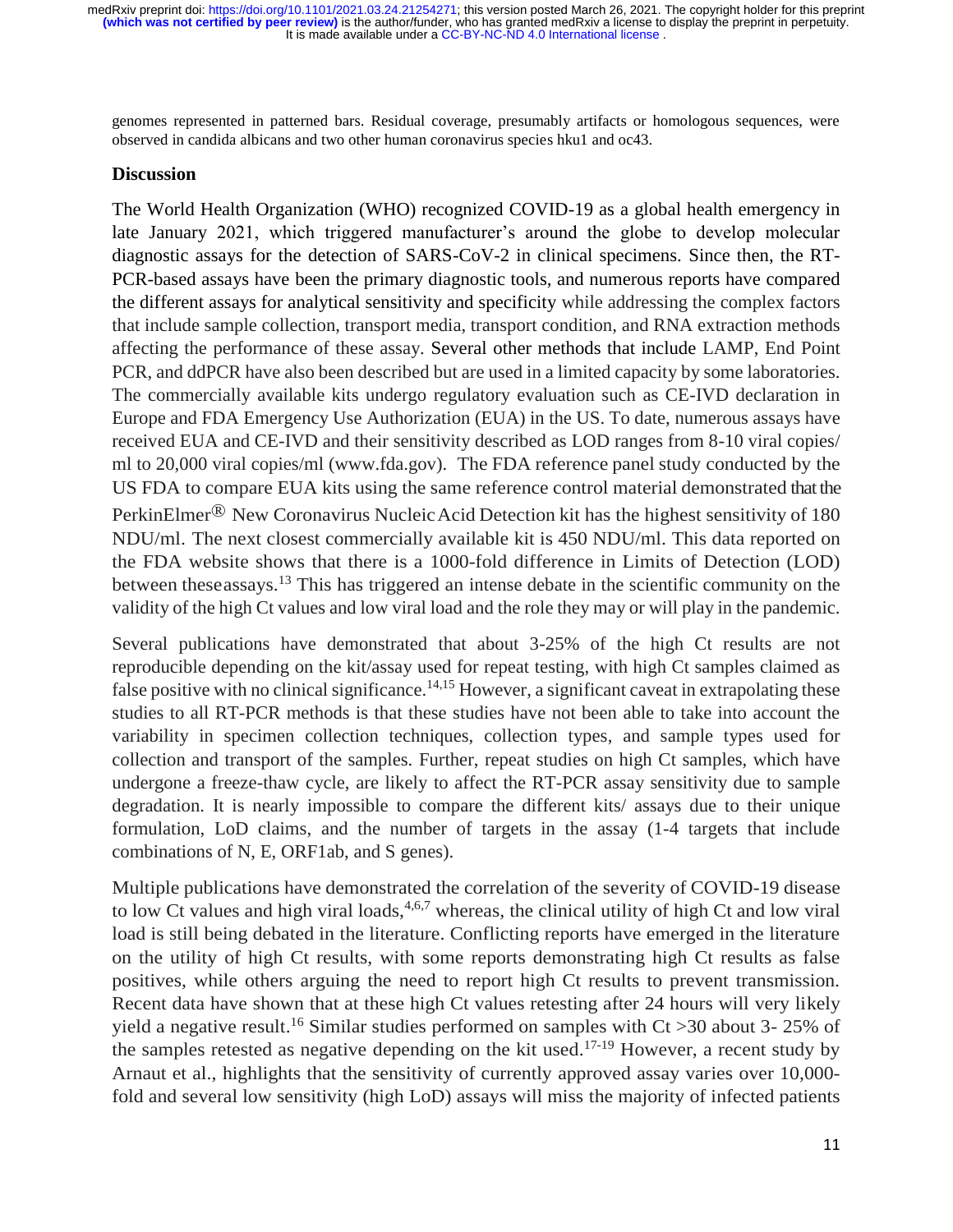that could be easily identified by assays having high sensitivity (low LoD).<sup>17</sup> Further, a study by Winnet et al., identifies a case of pre-symptomatic household transmission from a healthy young adult to a sibling and a parent, with high Ct (low viral load) results in the early phase (pre-symptomatic) of the infection that could prevent transmission in the family. 10 Furthermore, an analysis of serial RT-PCR assays and chest CT scans has demonstrated that the mean interval between the initial negative to positive RT-PCR results was 5.1 days  $\pm$  1.5, and the mean interval between initial positive to subsequent negative RT-PCR results was 6.9 days  $\pm$  2.3.<sup>20</sup> Thus, highly sensitive RT-PCR methods might be able to detect individuals in the early pre-symptomatic phase and prevent transmission in the community.

This study demonstrates for the first time that the viral RNA is present in the high Ct value range of  $\geq$ 37 to <42 and the sequence is unique to SARS-CoV-2 from two independent laboratories using the PerkinElmer® New Coronavirus Nucleic Acid Detection Kit and two separate sequencing assays. This confirms that the detected Ct values are reflective of the presence of the SARS-CoV-2 virus and they are not an artifact or contamination. As shown in Fig. 4, the coverage of 29kb of the viral genome sequence is uniform at the lower Ct values for both the N and ORF1ab genes. The uniformity of coverage was observed to decreases for few samples as the Ct value increased. The aligned sequence of the high Ct values is indeed the conserved part of the SARS-CoV-2 genomic sequence. The depth and coverage as shown in tables 1 and 2, ranging from 16.1- 99.2% and 100% to 10-15% which correlated as expected with low to high Ct values. We have also been able to demonstrate that almost 100% sequence obtained is unique to SARS-CoV-2 with minimal alignment to other human coronavirus species hku1 and oc43 and the candida albicans (Figure 5). Notably, this unique alignment was obtained despite the reduced coverage uniformity in the high Ct value samples.

It is importantto consider that if retesting is performed on a different assay, which has a LOD higher than the PerkinElmer® New Coronavirus Detection kit, the results are very likely to be negative. To date, despite extensive efforts, it has been difficult to control the increased number of COVID-19 cases. The question of the clinical utility of high Ct values in the context of COVID-19 remains unresolved, but it is clear from this work that the viral sequence is detectable in these samples, which demonstrates the analytical sensitivity and specificity of the assay. In light of the recent work highlighting majority  $(\sim 59\%)$  of transmission being presymptomatic/asymptomatic, and high Ct results being observed at both the early and late phase of infection warrants further investigation into the clinical utility of high Ct results to curtail the spread of the virus.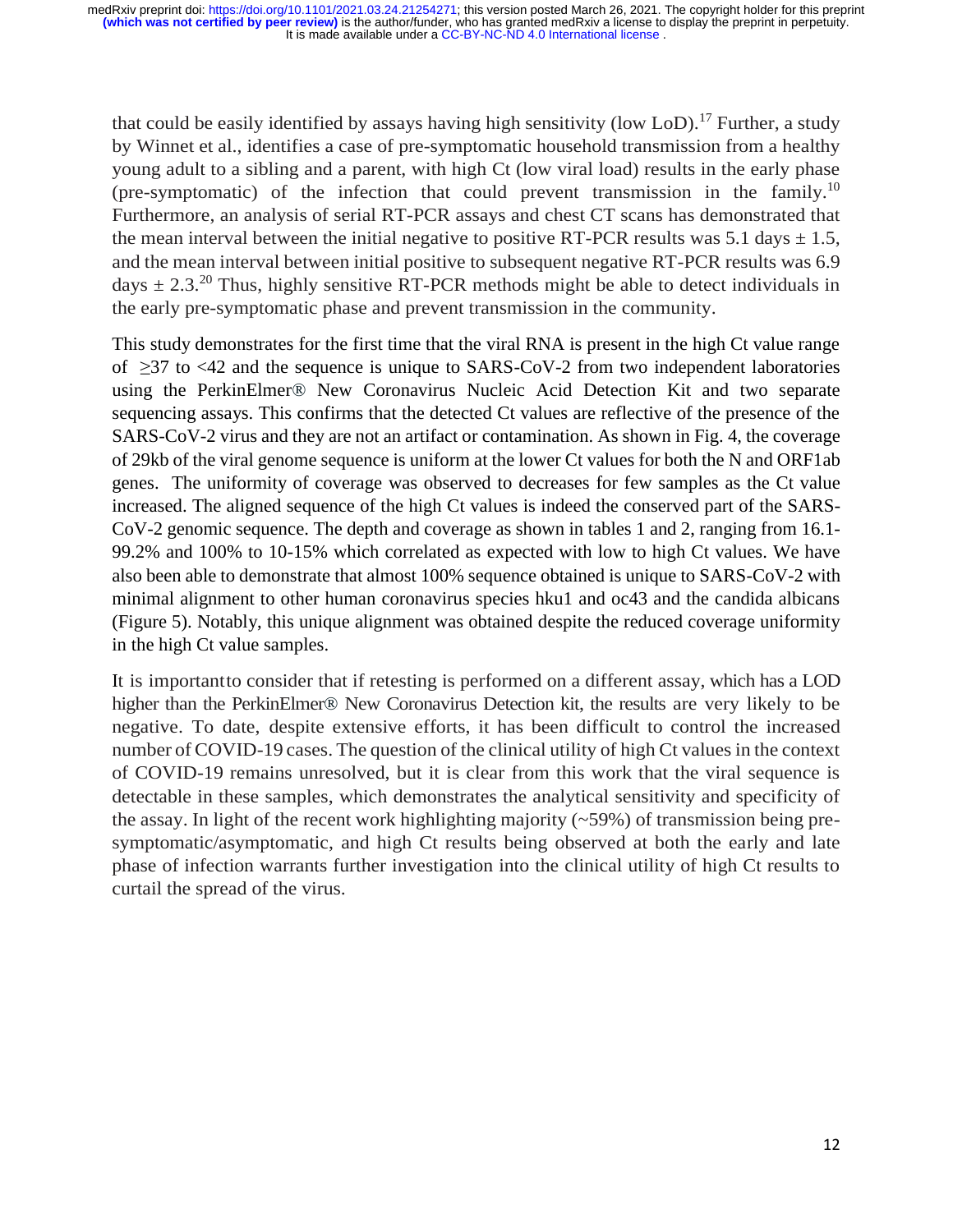# **References:**

- 1. Petersen E, Koopmans M, Go U, Hamer DH, Petrosillo N, Castelli F, Storgaard M, Al Khalili S, Simonsen L. Comparing SARS-CoV-2 with SARS-CoV and influenza pandemics. Lancet Infect Dis. 2020; 20(9): e238-e244.
- 2. Bedford J, Enria D, Giesecke J, Heymann DL, Ihekweazu C, Kobinger G, Lane HC, Memish Z, Oh MD, Schuchat A, Ungchusak K.. COVID-19: towards controlling of a pandemic. Lancet 2020: 395(10229): 1015–18.
- 3. World Helath Organization. Laboratory testing for 2019 novel coronavirus (2019-nCoV) in suspected human cases. [https://www.who.int/publications-detail/laboratory-testing-for-](https://www.who.int/publications-detail/laboratory-testing-for-2019-novel-coronavirus-in-suspected-human-cases-20200117)[2019-novel-coronavirus-in-suspected-human-cases-20200117](https://www.who.int/publications-detail/laboratory-testing-for-2019-novel-coronavirus-in-suspected-human-cases-20200117) (accessed April 30, 2020)
- 4. Rao SN, Manissero D, Steele VR, Pareja J. A Systematic Review of the Clinical Utility of Cycle Threshold Values in the Context of COVID-19. Infect Dis Ther 2020; 9(3): 573- 86
- 5. Arons MM, Hatfield KM, Reddy SC, et al. Presymptomatic SARS-CoV-2 Infections and Transmission in a Skilled Nursing Facility. N Engl J Med 2020; 382(22): 2081-90.
- 6. Singanayagam A, Patel M, Charlett A, Lopez Bernal J, Saliba V, Ellis J, Ladhani S, Zambon M, Gopal R. Duration of infectiousness and correlation with RT-PCR cycle threshold values in cases of COVID-19, England, January to May 2020. Euro Surveill. 2020; 25(32): 2001483.
- 7. Kawasuji H, Takegoshi Y, Kaneda M, Ueno A, Miyajima Y, Kawago K, Fukui Y, Yoshida Y, Kimura M, Yamada H, Sakamaki I, Tani H, Morinaga Y, Yamamoto Y. Transmissibility of COVID-19 depends on the viral load around onset in adult and symptomatic patients. PLoS One. 2020; 15(12): e0243597.
- 8. IDSA and AMP joint statement on the use of SARS-CoV-2 PCR cycle threshold (Ct) values for clinical decision-making. March 12, 2021.
- 9. Arnaout R, Lee RA, Lee GR, Callahan C, Cheng A, Yen CF, Smith KP, Arora R, Kirby JE. The Limit of Detection Matters: The Case for Benchmarking Severe Acute Respiratory Syndrome Coronavirus 2 Testing. Clin Infect Dis. 2021:ciaa1382. doi: 10.1093/cid/ciaa1382.
- 10. Winnett A, Cooper MM, Shelby N, Romano AE, Reyes JA, Ji J, Porter MK, Savela ES, Barlow JT, Akana R, Tognazzini C. SARS-CoV-2 Viral Load in Saliva Rises Gradually and to Moderate Levels in Some Humans. medRxiv preprint doi: [https://doi.org/10.1101/2020.12.09.20239467.](https://doi.org/10.1101/2020.12.09.20239467)
- 11. Johansson MA, Quandelacy TM, Kada S, Prasad PV, Steele M, Brooks JT, Slayton RB, Biggerstaff M, Butler JC. SARS-CoV-2 Transmission From People Without COVID-19 Symptoms. JAMA Netw Open. 2021; 4(1): e2035057.
- 12. Healy B, Khan A, Metezai H, Blyth I, Asad H. The impact of false positive COVID-19 results in an area of low prevalence. Clin Med (Lond). 2021; 21(1): e54-e56.
- 13. https://www.fda.gov/medical-devices/coronavirus-covid-19-and-medical-devices/sarscov-2-reference-panel-comparative-data accessed 10 Feb 2021.
- 14. Chiara M, D'Erchia AM, Gissi C, Manzari C, Parisi A, Resta N, Zambelli F, Picardi E, Pavesi G, Horner DS, Pesole G. Next generation sequencing of SARS-CoV-2 genomes: challenges, applications and opportunities. Brief Bioinform. 2020: bbaa297.